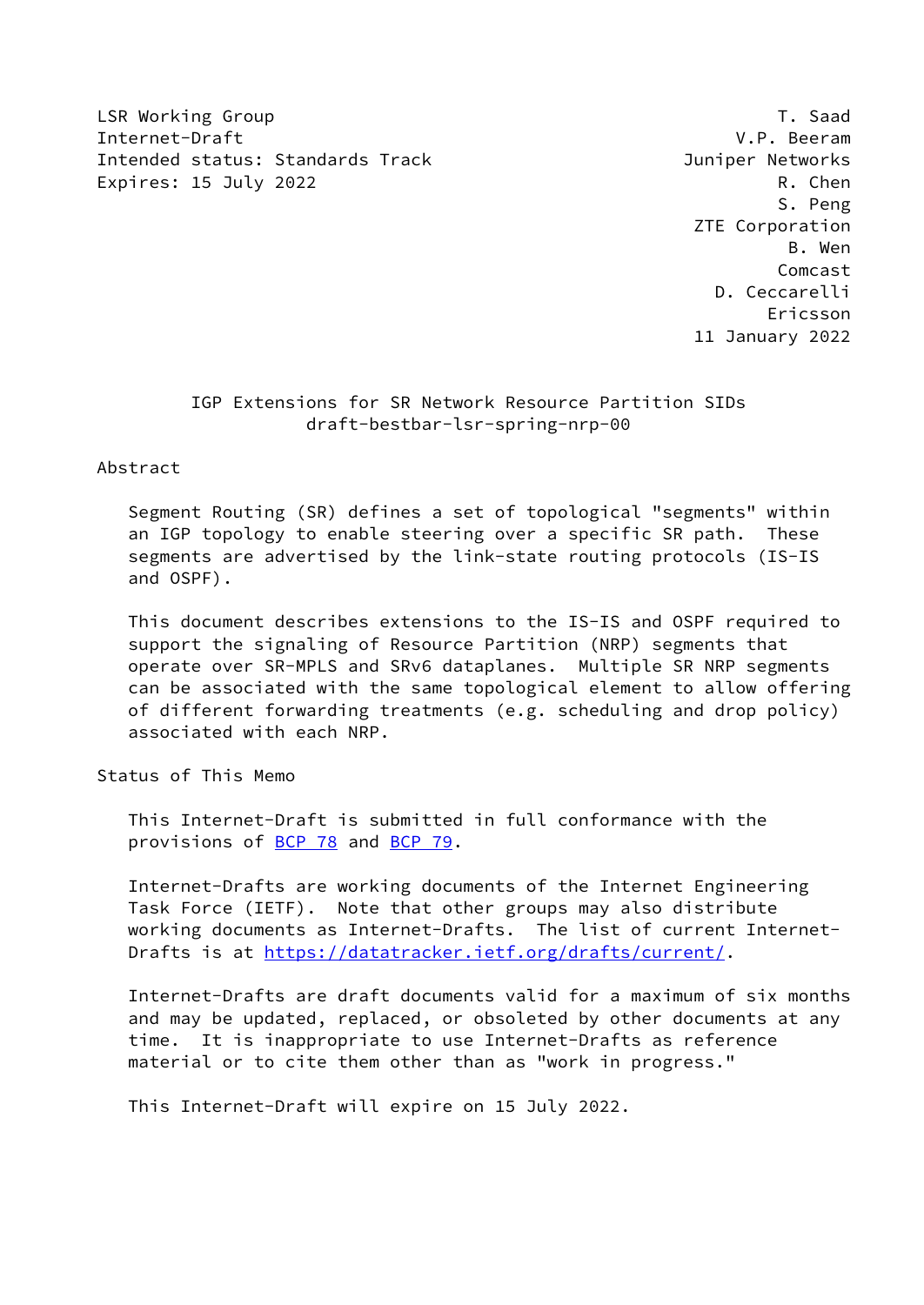<span id="page-1-1"></span>Internet-Draft IGP SR NRP SIDs January 2022

Copyright Notice

 Copyright (c) 2022 IETF Trust and the persons identified as the document authors. All rights reserved.

This document is subject to **[BCP 78](https://datatracker.ietf.org/doc/pdf/bcp78)** and the IETF Trust's Legal Provisions Relating to IETF Documents ([https://trustee.ietf.org/](https://trustee.ietf.org/license-info) [license-info](https://trustee.ietf.org/license-info)) in effect on the date of publication of this document. Please review these documents carefully, as they describe your rights and restrictions with respect to this document. Code Components extracted from this document must include Revised BSD License text as described in Section 4.e of the **Trust Legal Provisions** and are provided without warranty as described in the Revised BSD License.

### Table of Contents

|                  |                                                                                                                                                                                                                                                                                                                                                                                                                                                                |  |  | $\overline{2}$  |
|------------------|----------------------------------------------------------------------------------------------------------------------------------------------------------------------------------------------------------------------------------------------------------------------------------------------------------------------------------------------------------------------------------------------------------------------------------------------------------------|--|--|-----------------|
| 2.               |                                                                                                                                                                                                                                                                                                                                                                                                                                                                |  |  | $\overline{3}$  |
| 3.               |                                                                                                                                                                                                                                                                                                                                                                                                                                                                |  |  | $\overline{3}$  |
| 3.1.             | IS-IS NRP Prefix-SID Sub-TLV                                                                                                                                                                                                                                                                                                                                                                                                                                   |  |  | $\overline{4}$  |
|                  | 3.2. IS-IS NRP Adjacency-SID Sub-TLV                                                                                                                                                                                                                                                                                                                                                                                                                           |  |  | $\overline{5}$  |
|                  | $3.3$ . IS-IS NRP per Algorithm Adjacency-SID Sub-TLV                                                                                                                                                                                                                                                                                                                                                                                                          |  |  | 6               |
|                  | 3.4. IS-IS NRP LAN Adjacency-SID Sub-TLV                                                                                                                                                                                                                                                                                                                                                                                                                       |  |  | $\overline{1}$  |
| 3.5.             | IS-IS NRP per Algorithm LAN Adjacency-SID Sub-TLV                                                                                                                                                                                                                                                                                                                                                                                                              |  |  | $\underline{8}$ |
|                  |                                                                                                                                                                                                                                                                                                                                                                                                                                                                |  |  | $\overline{9}$  |
| 4.1.             | SRv6 NRP SID Sub-Sub-TLV                                                                                                                                                                                                                                                                                                                                                                                                                                       |  |  | 9               |
|                  |                                                                                                                                                                                                                                                                                                                                                                                                                                                                |  |  | 10              |
| 5.1.             |                                                                                                                                                                                                                                                                                                                                                                                                                                                                |  |  | 10              |
| 5.2.             | SRv6 IS-IS NRP SID Sub-Sub-TLV                                                                                                                                                                                                                                                                                                                                                                                                                                 |  |  | 11              |
| <u>6</u> .       |                                                                                                                                                                                                                                                                                                                                                                                                                                                                |  |  | 11              |
| $\overline{1}$ . |                                                                                                                                                                                                                                                                                                                                                                                                                                                                |  |  | <u> 11</u>      |
| 8.               |                                                                                                                                                                                                                                                                                                                                                                                                                                                                |  |  | 11              |
| 9.               |                                                                                                                                                                                                                                                                                                                                                                                                                                                                |  |  | 12              |
| 9.1.             | Normative References                                                                                                                                                                                                                                                                                                                                                                                                                                           |  |  | 12              |
| 9.2.             | Informative References                                                                                                                                                                                                                                                                                                                                                                                                                                         |  |  | <u> 14</u>      |
|                  | Authors' Addresses<br>$\mathbf{r}^{(i)} \cdot \mathbf{r}^{(i)} \cdot \mathbf{r}^{(i)} \cdot \mathbf{r}^{(i)} \cdot \mathbf{r}^{(i)} \cdot \mathbf{r}^{(i)} \cdot \mathbf{r}^{(i)} \cdot \mathbf{r}^{(i)} \cdot \mathbf{r}^{(i)} \cdot \mathbf{r}^{(i)} \cdot \mathbf{r}^{(i)} \cdot \mathbf{r}^{(i)} \cdot \mathbf{r}^{(i)} \cdot \mathbf{r}^{(i)} \cdot \mathbf{r}^{(i)} \cdot \mathbf{r}^{(i)} \cdot \mathbf{r}^{(i)} \cdot \mathbf{r}^{(i)} \cdot \mathbf{$ |  |  | 14              |

## <span id="page-1-0"></span>[1](#page-1-0). Introduction

The Segment Routing (SR) architecture [[RFC8402](https://datatracker.ietf.org/doc/pdf/rfc8402)] defines a set of topological "segments" within an IGP topology as means to enable steering over a specific SR end-to-end path. These segments are advertised by the IGP link-state routing protocols (IS-IS and OSPF).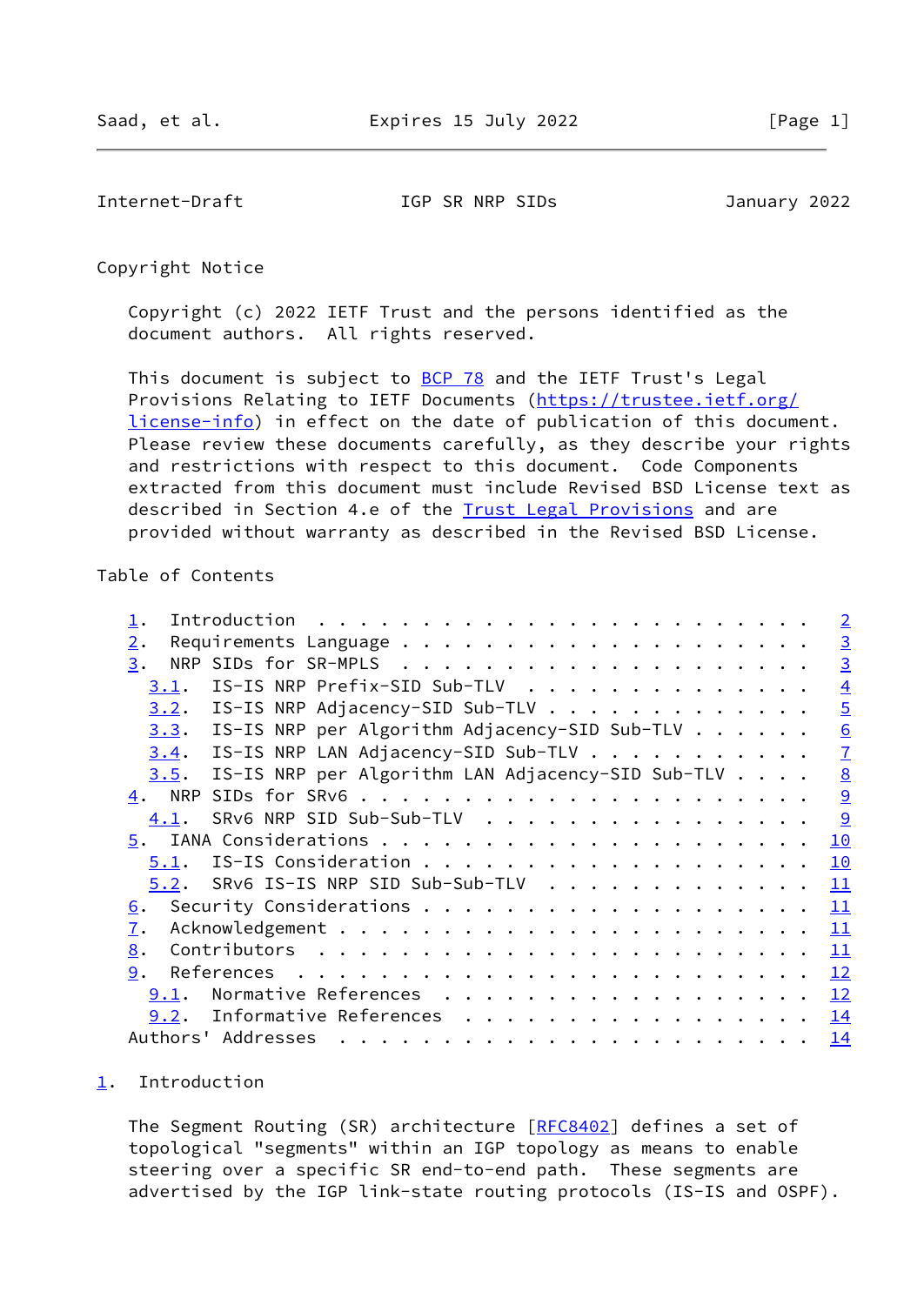The SR control plane can be applied to both IPv6 and MPLS data planes.

Saad, et al. **Expires 15 July 2022** [Page 2]

<span id="page-2-1"></span>

Internet-Draft IGP SR NRP SIDs January 2022

 The definition of a network slice for use within the IETF and the characteristics of IETF network slice are specified in [\[I-D.ietf-teas-ietf-network-slice-definition](#page-14-2)]. A framework for reusing IETF VPN and traffic-engineering technologies to realize IETF network slices is discussed in [\[I-D.nsdt-teas-ns-framework](#page-14-3)].

 [I-D.bestbar-teas-ns-packet] introduces a Slice-Flow Aggregate as the collection of packets (from one or more IETF network slice traffic streams) that match an NRP Policy selection criteria and are offered the same forwarding treatment. The NRP Policy is used to realize an NRP by instantiating specific control and data plane resources on select topological elements in an IP/MPLS network.

 [I-D.bestbar-spring-scalable-ns] describes an approach to extend SR to advertise new SID types called NRP SIDs. Such NRP SIDs are used by a router to define the forwarding action for a packet (next-hop selection), as well as to enforce the specific treatment (scheduling and drop policy) associated with the NRP.

 This document defines the IS-IS and OSPF specific encodings for the IGP-Prefix Segment, the IGP-Adjacency Segment, the IGP-LAN-Adjacency Segment that are required to support the signaling of SR NRP SIDs operating over SR-MPLS and SRv6 dataplanes.

 When the NRP segments share the same topology (and Algorithm for NRP Prefix-SIDs), the different NRP SIDs of the same topological element share the same forwarding path (i.e., IGP next-hop(s)), but are associated with the specific forwarding treatment (e.g. scheduling and drop policy) of each NRP.

<span id="page-2-0"></span>[2](#page-2-0). Requirements Language

 The key words "MUST", "MUST NOT", "REQUIRED", "SHALL", "SHALL NOT", "SHOULD", "SHOULD NOT", "RECOMMENDED", "NOT RECOMMENDED", "MAY", and "OPTIONAL" in this document are to be interpreted as described in [BCP](https://datatracker.ietf.org/doc/pdf/bcp14) [14](https://datatracker.ietf.org/doc/pdf/bcp14) [[RFC2119\]](https://datatracker.ietf.org/doc/pdf/rfc2119) [\[RFC8174](https://datatracker.ietf.org/doc/pdf/rfc8174)] when, and only when, they appear in all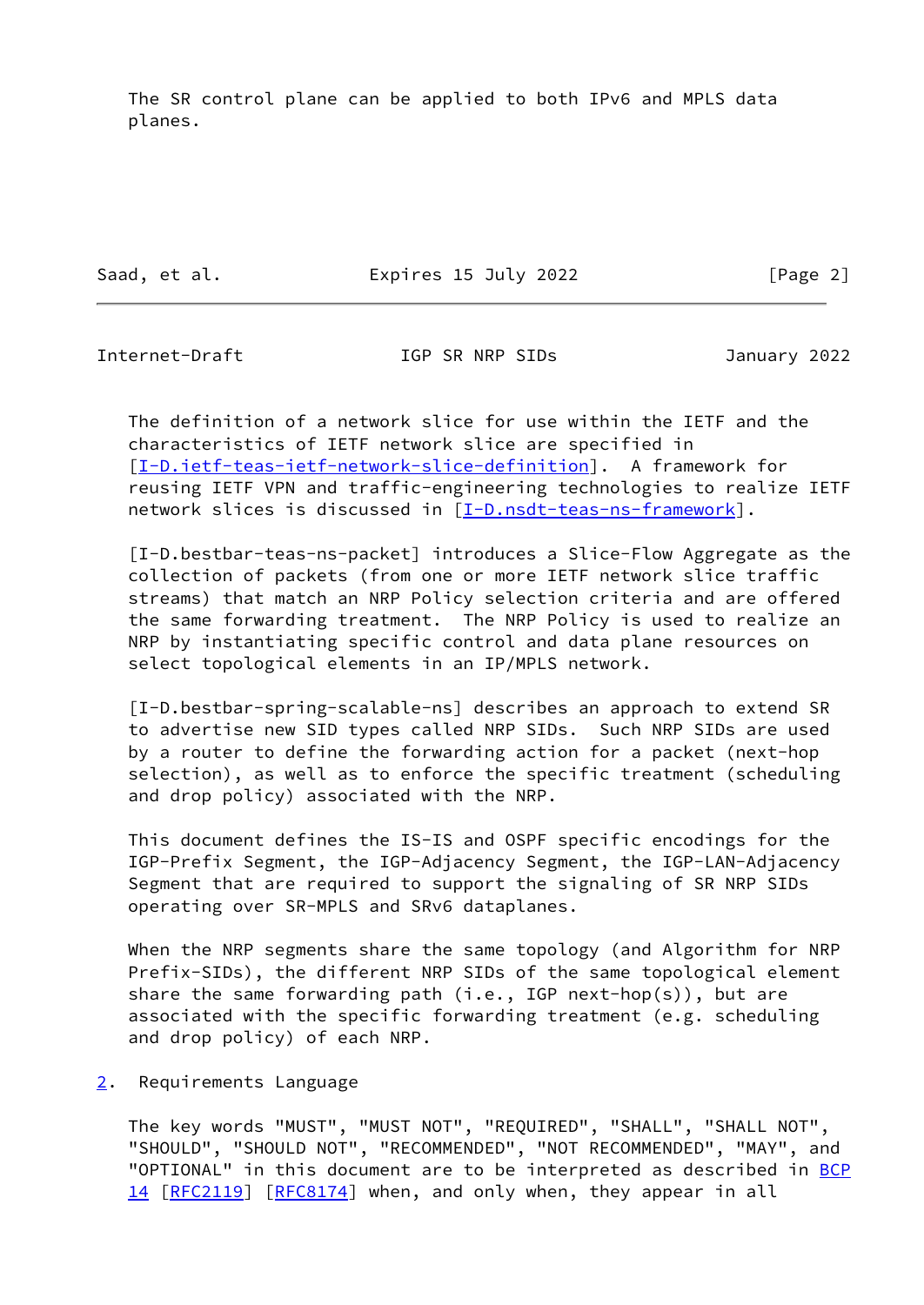capitals, as shown here.

<span id="page-3-0"></span>[3](#page-3-0). NRP SIDs for SR-MPLS

 Segment Routing can be directly instantiated on the MPLS data plane through the use of the Segment Routing header instantiated as a stack of MPLS labels defined in [[RFC8402](https://datatracker.ietf.org/doc/pdf/rfc8402)].

Saad, et al. **Expires 15 July 2022** [Page 3]

<span id="page-3-2"></span>Internet-Draft IGP SR NRP SIDs January 2022

<span id="page-3-1"></span>[3.1](#page-3-1). IS-IS NRP Prefix-SID Sub-TLV

 [RFC8667] defines the IS-IS Prefix Segment Identifier sub-TLV (Prefix-SID sub-TLV) that is applicable to SR-MPLS dataplane. The Prefix-SID sub-TLV carries the Segment Routing IGP-Prefix-SID, and is associated with a prefix advertised by a router.

 A new IS-IS SR Network Resource Partition Prefix SID (NRP Prefix-SID) sub-TLV is defined to allow a router advertising a prefix to associate multiple NRP Prefix-SIDs to the same prefix. The NRP Prefix-SIDs associated with the same prefix share the same IGP path to the destination prefix within the specific mapped or customized topology/algorithm but offer the specific QoS treatment associated with the specific NRP.

 The NRP ID is carried in the NRP Prefix-SID sub-TLV in order to associate the Prefix-SID with the specific NRP. The NRP Prefix-SID sub-TLV has the following format:

|      | 0 1 2 3 4 5 6 7 8 9 0 1 2 3 4 5 6 7 8 9 0 1 2 3 4 5 6 7 8 9 0 1 |                           |           |
|------|-----------------------------------------------------------------|---------------------------|-----------|
|      |                                                                 |                           |           |
| Type | Length                                                          | Flag                      | Algorithm |
|      |                                                                 |                           |           |
|      |                                                                 | NRP-ID                    |           |
|      |                                                                 |                           |           |
|      |                                                                 | SID/Index/Label(Variable) |           |
|      |                                                                 |                           |           |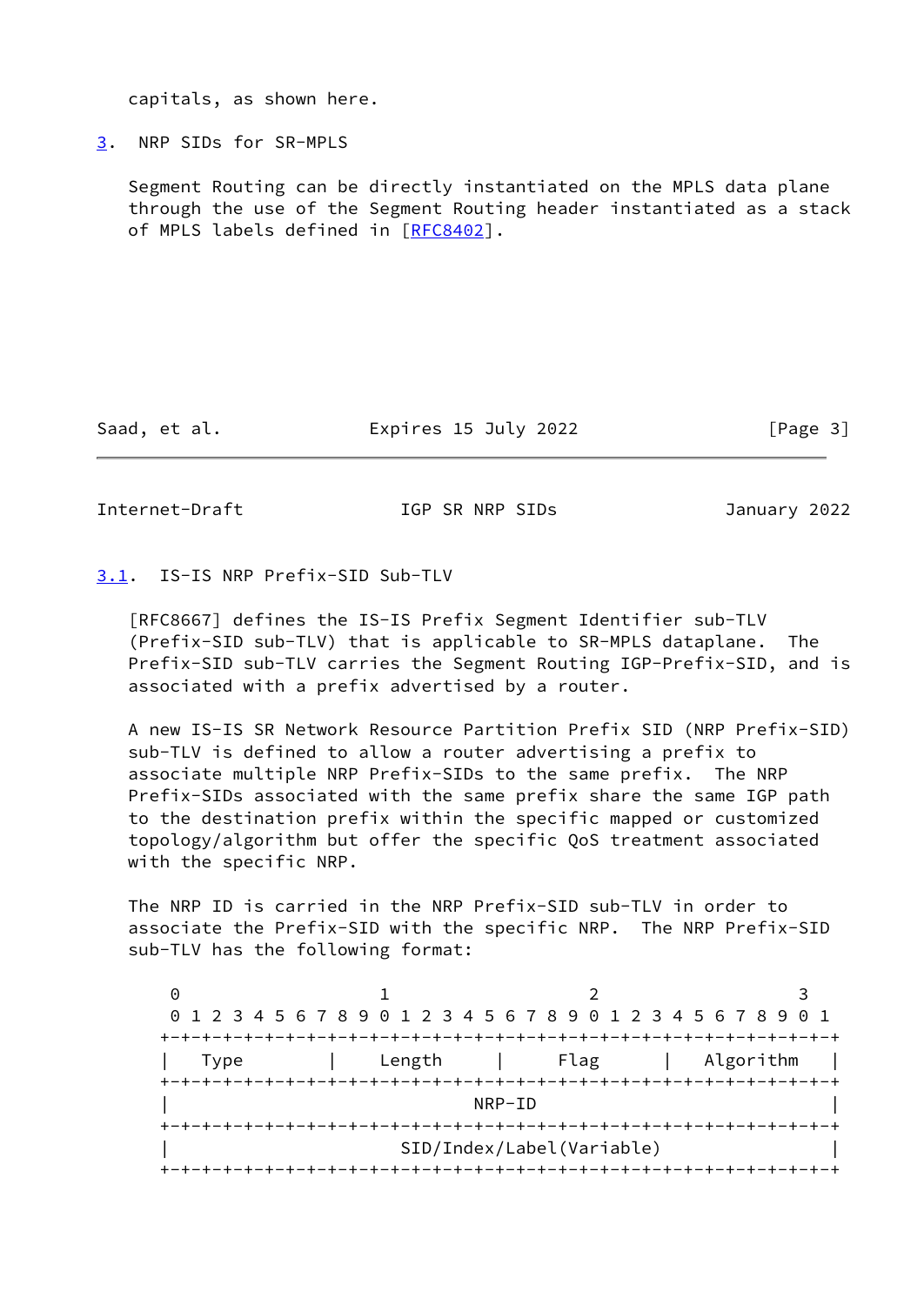Figure 1: NRP Prefix-SID sub-TLV for SR-MPLS.

where:

 Type: TBD1 (Suggested value to be assigned by IANA) Length: Variable. Depending on the size of the SID. The "Flags" and "SID/Index/Label" fields are the same as the Prefix-SID sub-TLV [[RFC8667](https://datatracker.ietf.org/doc/pdf/rfc8667)]. Algorithm: 1 octet. Associated algorithm. Algorithm values are defined in the IGP Algorithm Type registry NRP-ID: Identifies a specific NRP within the IGP domain. This sub-TLV MAY be present in any of the following TLVs:

TLV-135 (Extended IPv4 reachability) defined in [[RFC5305\]](https://datatracker.ietf.org/doc/pdf/rfc5305).

|--|

<span id="page-4-1"></span>Internet-Draft IGP SR NRP SIDs January 2022

TLV-235 (Multitopology IPv4 Reachability) defined in [\[RFC5120](https://datatracker.ietf.org/doc/pdf/rfc5120)].

TLV-236 (IPv6 IP Reachability) defined in [\[RFC5308](https://datatracker.ietf.org/doc/pdf/rfc5308)].

TLV-237 (Multitopology IPv6 IP Reachability) defined in [[RFC5120\]](https://datatracker.ietf.org/doc/pdf/rfc5120).

This sub-TLV MAY appear multiple times in each TLV.

<span id="page-4-0"></span>[3.2](#page-4-0). IS-IS NRP Adjacency-SID Sub-TLV

 [RFC8667] defines the IS-IS Adjacency Segment Identifier sub-TLV (Adj-SID sub-TLV). The Adj-SID sub-TLV is an optional sub-TLV carrying the Segment Routing IGP Adjacency-SID as defined in [\[RFC8402](https://datatracker.ietf.org/doc/pdf/rfc8402)].

 A new SR Network Resource Partition Adjacency SID (NRP Adj-SID) sub- TLV is defined to allow a router to allocate and advertise multiple NRP Adj-SIDs towards the same IS-IS neighbor (adjacency). The NRP Adj-SIDs allows a router to enforce the specific treatment associated with the NRP on the specific adjacency.

The NRP ID is carried in the NRP Adj-SID sub-TLV to associate it to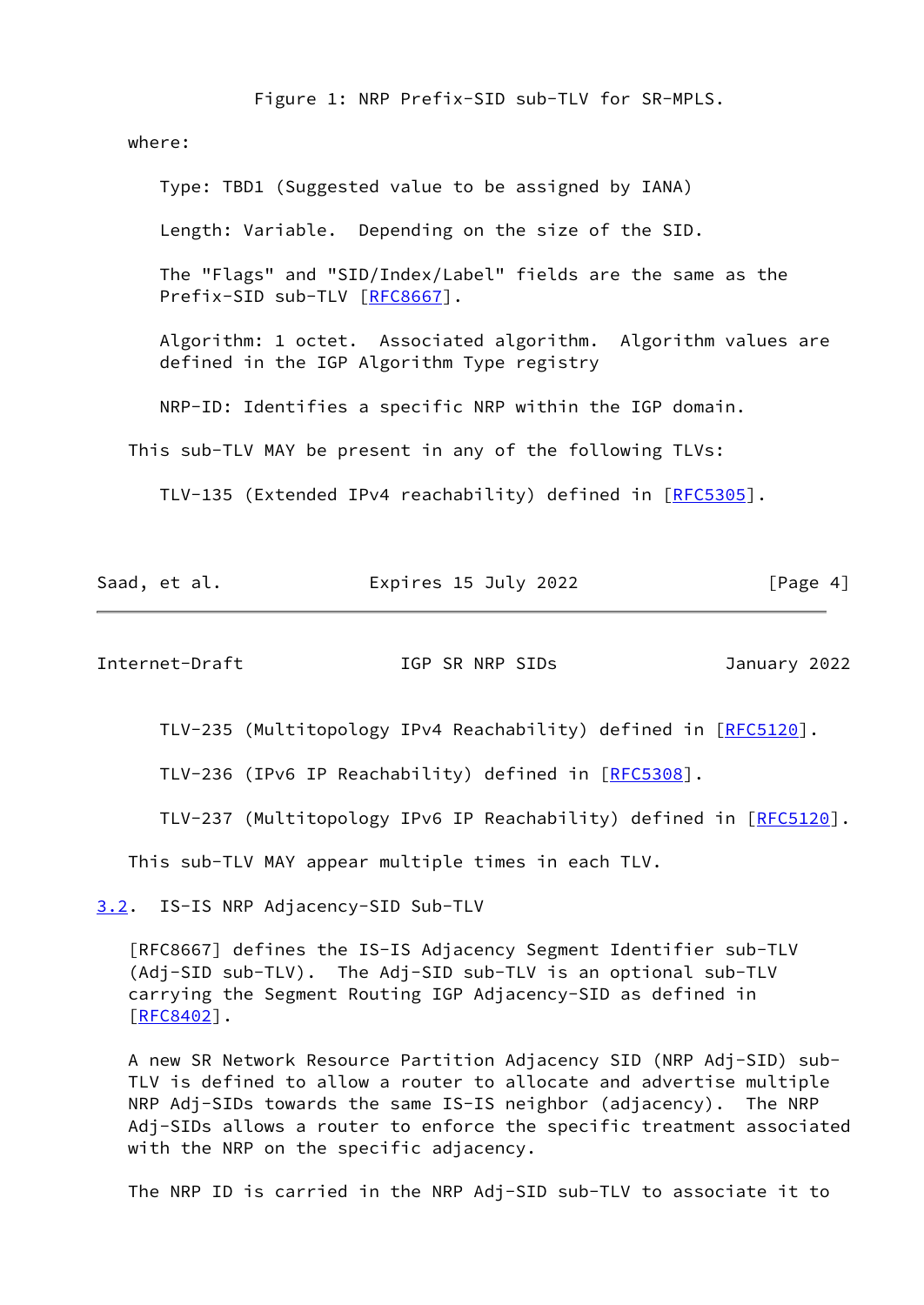the specific NRP, and has the following format:

0 1 2 3 0 1 2 3 4 5 6 7 8 9 0 1 2 3 4 5 6 7 8 9 0 1 2 3 4 5 6 7 8 9 0 1 +-+-+-+-+-+-+-+-+-+-+-+-+-+-+-+-+-+-+-+-+-+-+-+-+-+-+-+-+-+-+-+-+ | Type | Length | Flags | Weight | +-+-+-+-+-+-+-+-+-+-+-+-+-+-+-+-+-+-+-+-+-+-+-+-+-+-+-+-+-+-+-+-+  $\overline{\phantom{a}}$  NRP-ID  $\overline{\phantom{a}}$  +-+-+-+-+-+-+-+-+-+-+-+-+-+-+-+-+-+-+-+-+-+-+-+-+-+-+-+-+-+-+-+-+ | SID/Index/Label(Variable) | +-+-+-+-+-+-+-+-+-+-+-+-+-+-+-+-+-+-+-+-+-+-+-+-+-+-+-+-+-+-+-+-+

Figure 2: NRP Adj-SID sub-TLV for SR-MPLS.

where:

 Type: TBD2 (Suggested value to be assigned by IANA) Length: Variable. Depending on the size of the SID. The "Flags", "SID/Index/Label", and "Weight" fields are the same as those defined for the Adj-SID sub-TLV in [\[RFC8667](https://datatracker.ietf.org/doc/pdf/rfc8667)]. NRP-ID: Identifies a specific NRP within the IGP domain. This sub-TLV MAY be present in any of the following TLVs:

| Saad, et al. | Expires 15 July 2022 | [Page 5] |
|--------------|----------------------|----------|
|              |                      |          |

<span id="page-5-1"></span>Internet-Draft IGP SR NRP SIDs January 2022

TLV-22 (Extended IS reachability) [\[RFC5305](https://datatracker.ietf.org/doc/pdf/rfc5305)].

TLV-222 (Multitopology IS) [[RFC5120](https://datatracker.ietf.org/doc/pdf/rfc5120)].

TLV-23 (IS Neighbor Attribute) [[RFC5311](https://datatracker.ietf.org/doc/pdf/rfc5311)].

TLV-223 (Multitopology IS Neighbor Attribute) [\[RFC5311](https://datatracker.ietf.org/doc/pdf/rfc5311)].

TLV-141 (inter-AS reachability information) [\[RFC5316](https://datatracker.ietf.org/doc/pdf/rfc5316)].

 Multiple Adj-SID sub-TLVs MAY be associated with a single IS-IS neighbor. This sub-TLV MAY appear multiple times in each TLV.

<span id="page-5-0"></span>[3.3](#page-5-0). IS-IS NRP per Algorithm Adjacency-SID Sub-TLV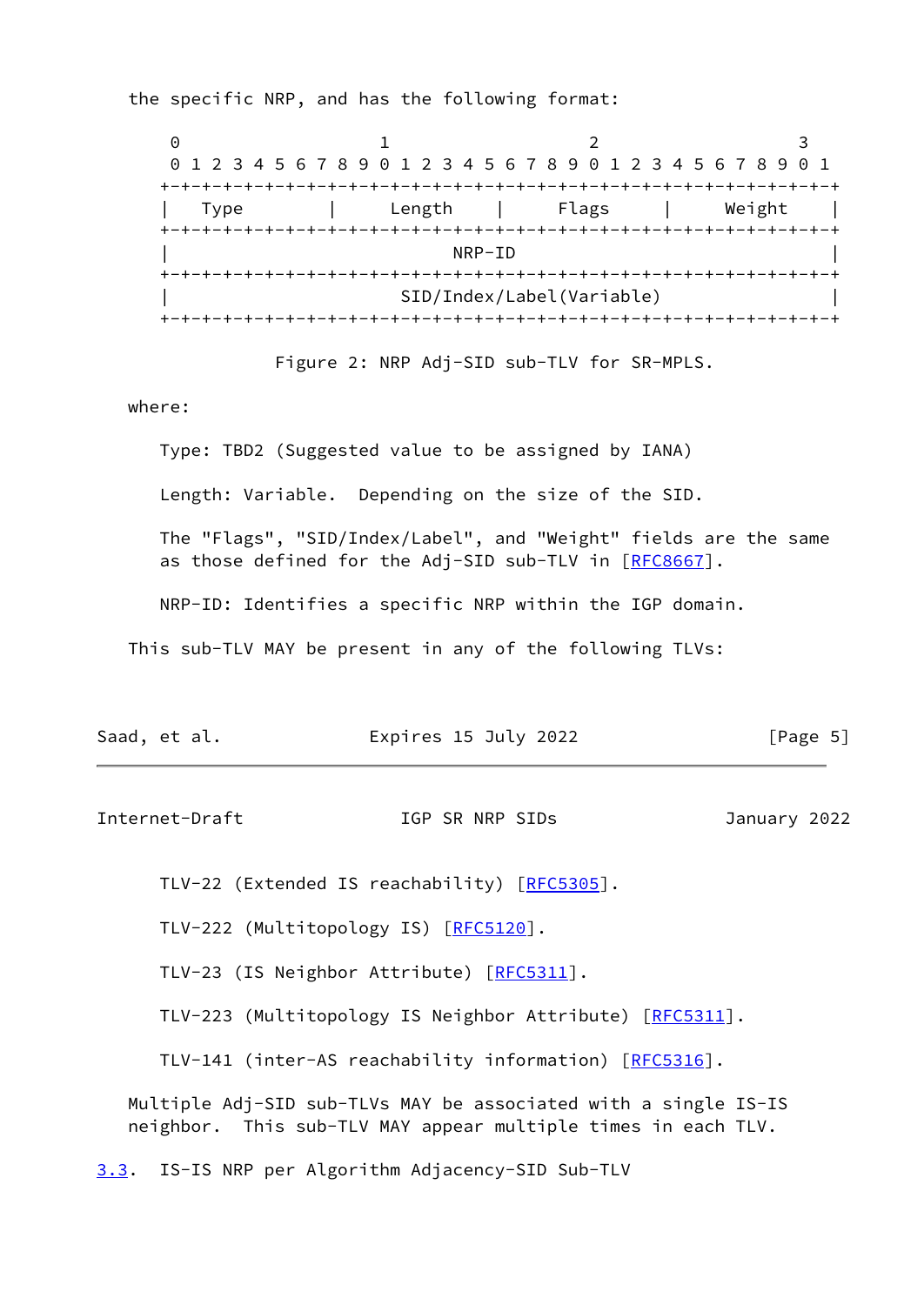<span id="page-6-1"></span> [I-D.ietf-lsr-algorithm-related-adjacency-sid] defines ISIS Adjacency Segment Identifier (Adj-SID) per Algorithm Sub-TLV.

 A new per Algorithm SR NRP Adj-SID is defined to allow a router to allocate and advertise multiple NRP Adj-SIDs towards the same adjacency. The per Algorithm NRP Adj-SID allow the router to enforce the specific forwarding treatment associated with the NRP on to packets using that NRP Adj-SID as active segment.

 The NRP ID is carried in the NRP per Algorithm Adj-SID sub-TLV to associate it to the specific NRP. The sub-TLV has the following format:

 $0$  1 2 3 0 1 2 3 4 5 6 7 8 9 0 1 2 3 4 5 6 7 8 9 0 1 2 3 4 5 6 7 8 9 0 1 +-+-+-+-+-+-+-+-+-+-+-+-+-+-+-+-+-+-+-+-+-+-+-+-+-+-+-+-+-+-+-+-+ | Type | Length | Flags | Weight | +-+-+-+-+-+-+-+-+-+-+-+-+-+-+-+-+-+-+-+-+-+-+-+-+-+-+-+-+-+-+-+-+ | Algorithm | +-+-+-+-+-+-+-+-+-+-+-+-+-+-+-+-+-+-+-+-+-+-+-+-+-+-+-+-+-+-+-+-+  $\overline{\phantom{a}}$  NRP-ID  $\overline{\phantom{a}}$  +-+-+-+-+-+-+-+-+-+-+-+-+-+-+-+-+-+-+-+-+-+-+-+-+-+-+-+-+-+-+-+-+ | SID/Label/Index (variable) | +-+-+-+-+-+-+-+-+-+-+-+-+-+-+-+-+-+-+-+-+-+-+-+-+-+-+-+-+-+-+-+-+

Figure 3: Per Algorithm NRP Adj-SID sub-TLV for SR-MPLS.

where:

Type: TBD3.

Length: 10 or 11 depending on size of the SID.

| Saad, et al. | Expires 15 July 2022 | [Page 6] |
|--------------|----------------------|----------|
|              |                      |          |

<span id="page-6-0"></span>Internet-Draft IGP SR NRP SIDs January 2022

NRP-ID: Identifies a specific NRP within the IGP domain.

 The "Flags", "SID/Index/Label", and "Weight" fields are the same as those defined for the Adj-SID sub-TLV in [\[RFC8667](https://datatracker.ietf.org/doc/pdf/rfc8667)].

 The "Algorithm" field is as defined in [[I-D.ietf-lsr-algorithm-related-adjacency-sid\]](#page-6-1) for the per Algorithm Adj-SID Sub-TLV.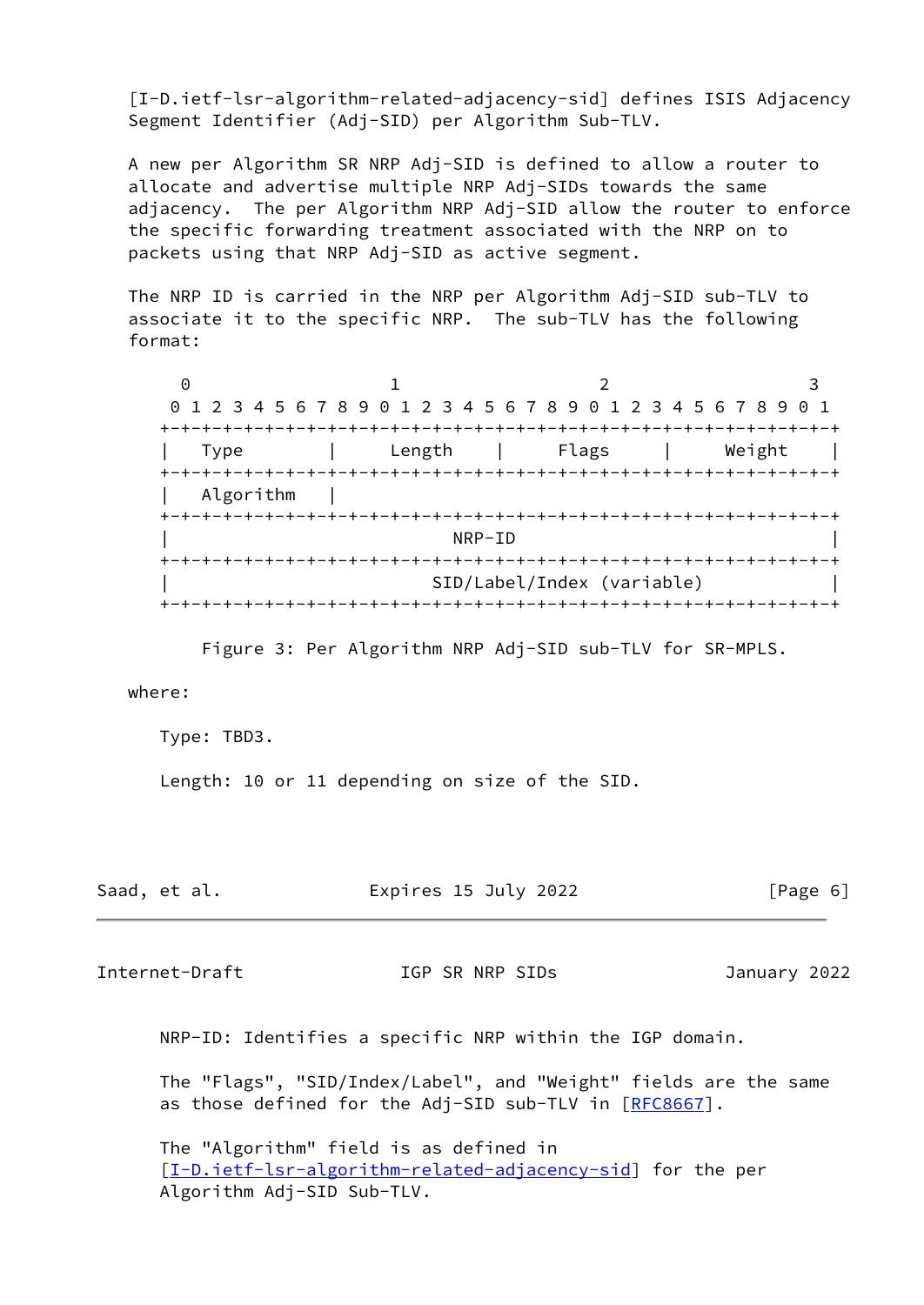### <span id="page-7-0"></span>[3.4](#page-7-0). IS-IS NRP LAN Adjacency-SID Sub-TLV

In LAN subnetworks, [\[RFC8667](https://datatracker.ietf.org/doc/pdf/rfc8667)] defines the SR-MPLS LAN-Adj-SID sub-TLV for a router to advertise the Adj-SID of each of its neighbors.

 A new SR Network Resource Partition LAN Adjacency SID (NRP LAN-Adj- SID) sub-TLV is defined to allow a router to allocate and advertise multiple NRP LAN-Adj-SIDs towards each of its neighbors on the LAN. The NRP LAN-Adj-SIDs allows a router to enforce the specific treatment associated with the specific NRP towards a neighbor.

 The NRP ID is carried in the NRP LAN-Adj-SID sub-TLV to associate it to the specific NRP, and it has the following format:

0 1 2 3 0 1 2 3 4 5 6 7 8 9 0 1 2 3 4 5 6 7 8 9 0 1 2 3 4 5 6 7 8 9 0 1 +-+-+-+-+-+-+-+-+-+-+-+-+-+-+-+-+-+-+-+-+-+-+-+-+-+-+-+-+-+-+-+-+ | Type | Length | Flags | Weight | +-+-+-+-+-+-+-+-+-+-+-+-+-+-+-+-+-+-+-+-+-+-+-+-+-+-+-+-+-+-+-+-+  $\overline{\phantom{a}}$  NRP-ID  $\overline{\phantom{a}}$  +-+-+-+-+-+-+-+-+-+-+-+-+-+-+-+-+-+-+-+-+-+-+-+-+-+-+-+-+-+-+-+-+ +-+-+-+-+-+-+-+-+-+-+-+-+-+-+-+-+-+-+-+-+-+-+-+-+-+-+-+-+-+-+-+-+ Neighbor System-ID (ID length octets) | + +-+-+-+-+-+-+-+-+-+-+-+-+-+-+-+-+ | | +-+-+-+-+-+-+-+-+-+-+-+-+-+-+-+-+ +-+-+-+-+-+-+-+-+-+-+-+-+-+-+-+-+-+-+-+-+-+-+-+-+-+-+-+-+-+-+-+-+ | SID/Label/Index (variable) | +-+-+-+-+-+-+-+-+-+-+-+-+-+-+-+-+-+-+-+-+-+-+-+-+-+-+-+-+-+-+-+-+

Figure 4: NRP LAN Adj-SID sub-TLV for SR-MPLS.

where:

Type: TBD4 (Suggested value to be assigned by IANA)

Length: Variable. Depending on the size of the SID.

| Saad, et al. | Expires 15 July 2022 | [Page $7$ ] |
|--------------|----------------------|-------------|
|              |                      |             |

<span id="page-7-1"></span>Internet-Draft IGP SR NRP SIDs January 2022

The "Flags" and "SID/Index/Label" fields are the same as the LAN-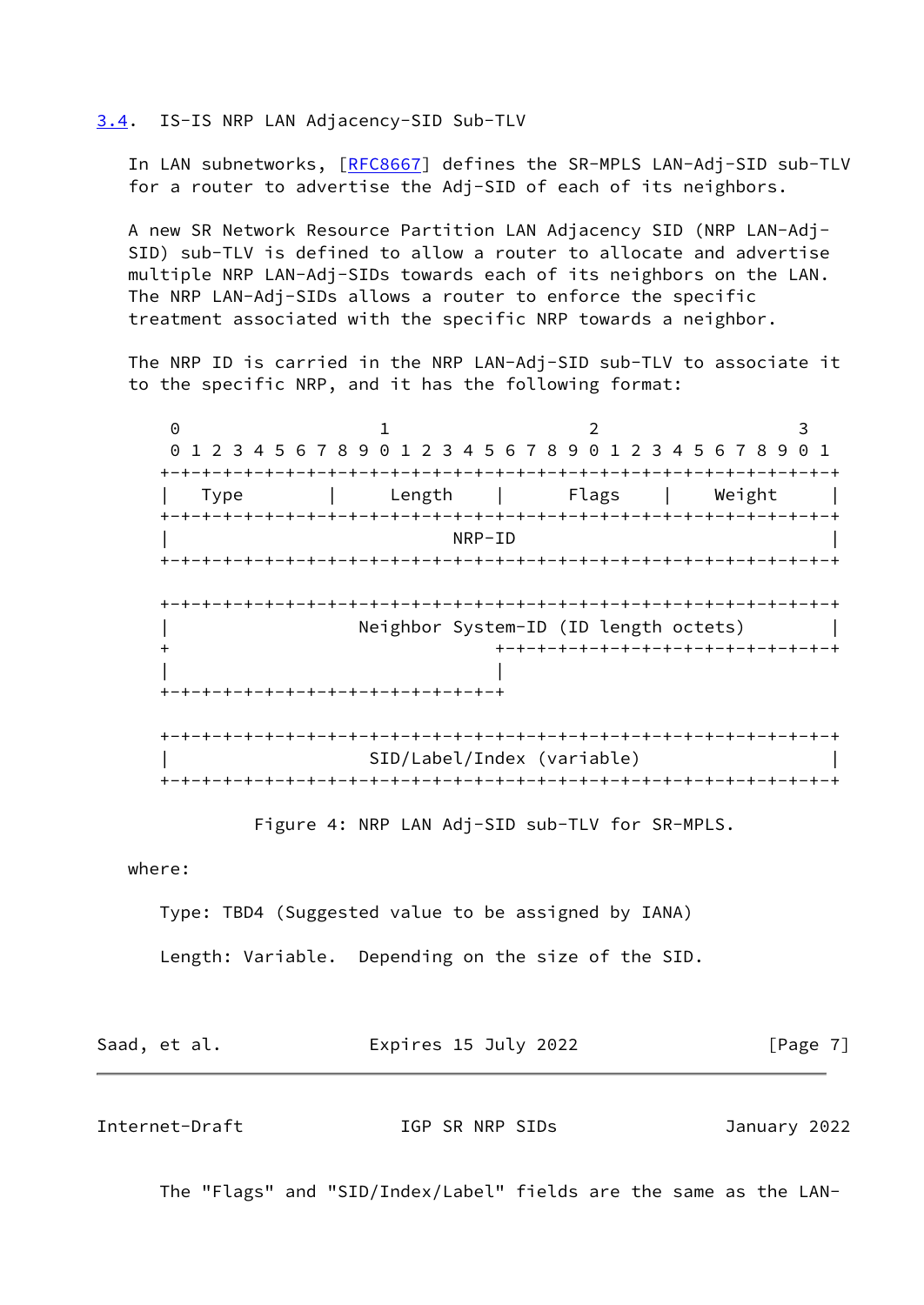Adj-SID sub-TLV [[RFC8667\]](https://datatracker.ietf.org/doc/pdf/rfc8667).

NRP-ID: Identifies a specific NRP within the IGP domain.

This sub-TLV MAY be present in any of the following TLVs:

TLV-22 (Extended IS reachability) [\[RFC5305](https://datatracker.ietf.org/doc/pdf/rfc5305)].

TLV-222 (Multitopology IS) [[RFC5120](https://datatracker.ietf.org/doc/pdf/rfc5120)].

TLV-23 (IS Neighbor Attribute) [[RFC5311](https://datatracker.ietf.org/doc/pdf/rfc5311)].

TLV-223 (Multitopology IS Neighbor Attribute) [\[RFC5311](https://datatracker.ietf.org/doc/pdf/rfc5311)].

 Multiple LAN-Adj-SID sub-TLVs MAY be associated with a single IS-IS neighbor. This sub-TLV MAY appear multiple times in each TLV.

<span id="page-8-0"></span>[3.5](#page-8-0). IS-IS NRP per Algorithm LAN Adjacency-SID Sub-TLV

 ISIS Adjacency Segment Identifier (LAN-Adj-SID) per Algorithm Sub-TLV has the following format:

0 1 2 3 0 1 2 3 4 5 6 7 8 9 0 1 2 3 4 5 6 7 8 9 0 1 2 3 4 5 6 7 8 9 0 1 +-+-+-+-+-+-+-+-+-+-+-+-+-+-+-+-+-+-+-+-+-+-+-+-+-+-+-+-+-+-+-+-+ | Type | Length | Flags | Weight | +-+-+-+-+-+-+-+-+-+-+-+-+-+-+-+-+-+-+-+-+-+-+-+-+-+-+-+-+-+-+-+-+ | Algorithm | +-+-+-+-+-+-+-+-+-+-+-+-+-+-+-+-+-+-+-+-+-+-+-+-+-+-+-+-+-+-+-+-+  $\overline{\phantom{a}}$  NRP-ID  $\overline{\phantom{a}}$  +-+-+-+-+-+-+-+-+-+-+-+-+-+-+-+-+-+-+-+-+-+-+-+-+-+-+-+-+-+-+-+-+ Neighbor System-ID (ID length octets) + +-+-+-+-+-+-+-+-+-+-+-+-+-+-+-+-+ | | +-+-+-+-+-+-+-+-+-+-+-+-+-+-+-+-+ +-+-+-+-+-+-+-+-+-+-+-+-+-+-+-+-+-+-+-+-+-+-+-+-+-+-+-+-+-+-+-+-+ | SID/Label/Index (variable) | +-+-+-+-+-+-+-+-+-+-+-+-+-+-+-+-+-+-+-+-+-+-+-+-+-+-+-+-+-+-+-+-+

Figure 5: Per Algorithm NRP LAN Adj-SID sub-TLV for SR-MPLS.

where:

Type: TBD5.

Length: Variable.

Saad, et al. **Expires 15 July 2022** [Page 8]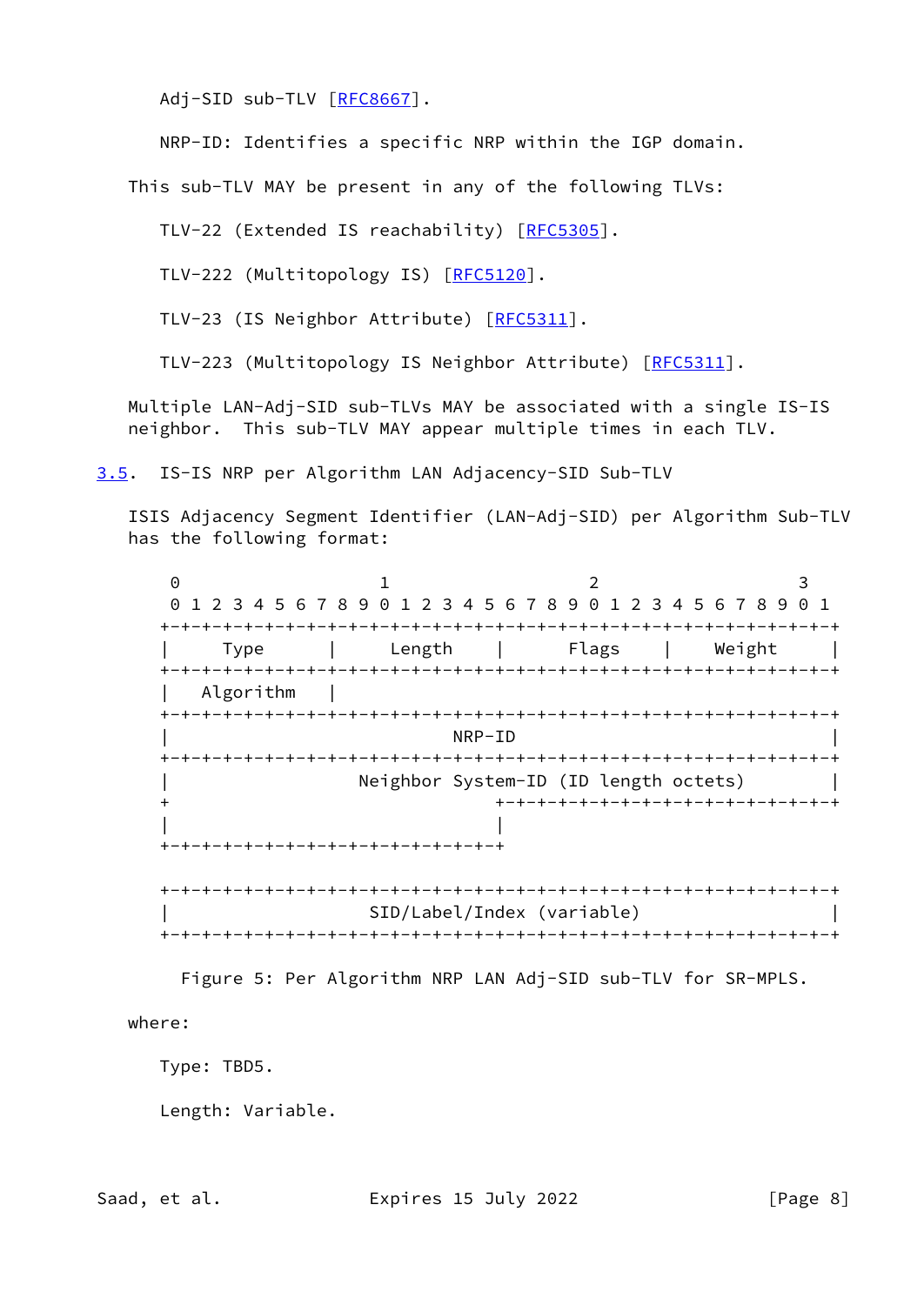<span id="page-9-1"></span>Internet-Draft IGP SR NRP SIDs January 2022

 The "Flags", "SID/Index/Label", "Weight", and "Neighbor System-ID" fields are the same as those defined for the LAN-Adj-SID sub-TLV in [[RFC8667](https://datatracker.ietf.org/doc/pdf/rfc8667)].

 The "Algorithm" field is as defined in [[I-D.ietf-lsr-algorithm-related-adjacency-sid\]](#page-6-1) for the per Algorithm LAN-Adj-SID Sub-TLV.

 Editor Note: the OSPF Sub-TLV sections will be populated in further update.

<span id="page-9-0"></span>[4](#page-9-0). NRP SIDs for SRv6

 Segment Routing can be directly instantiated on the IPv6 data plane through the use of the Segment Routing Header defined in [\[RFC8754](https://datatracker.ietf.org/doc/pdf/rfc8754)]. SRv6 refers to this SR instantiation on the IPv6 dataplane.

 The SRv6 Locator TLV was introduced in [\[I-D.ietf-lsr-isis-srv6-extensions](#page-13-0)] to advertise SRv6 Locators and End SIDs associated with each locator.

<span id="page-9-2"></span>[4.1](#page-9-2). SRv6 NRP SID Sub-Sub-TLV

 The SRv6 End SID sub-TLV was introduced in [\[I-D.ietf-lsr-isis-srv6-extensions](#page-13-0)] to advertise SRv6 Segment Identifiers (SID) with Endpoint behaviors which do not require a particular neighbor.

 The SRv6 End SID sub-TLV is advertised in the SRv6 Locator TLV, and inherits the topology/algorithm from the parent locator. The SRv6 End SID sub-TLV defined in [[I-D.ietf-lsr-isis-srv6-extensions\]](#page-13-0) carries optional sub-sub-TLVs.

 A new SRv6 NRP SID Sub-Sub-TLV is defined to allow a router to assign and advertise an SRv6 End SID that is associated with a specific NRP. The SRv6 SID NRP Sub-Sub-TLV allows routers to infer and enforce the specific treatment associated with the NRP on the selected next-hops along the path to the End SID destination.

0 1 2 3 0 1 2 3 4 5 6 7 8 9 0 1 2 3 4 5 6 7 8 9 0 1 2 3 4 5 6 7 8 9 0 1 +-+-+-+-+-+-+-+-+-+-+-+-+-+-+-+-+ | Type | Length | +-+-+-+-+-+-+-+-+-+-+-+-+-+-+-+-+-+-+-+-+-+-+-+-+-+-+-+-+-+-+-+-+  $\overline{\phantom{a}}$  NRP-ID  $\overline{\phantom{a}}$ +-+-+-+-+-+-+-+-+-+-+-+-+-+-+-+-+-+-+-+-+-+-+-+-+-+-+-+-+-+-+-+-+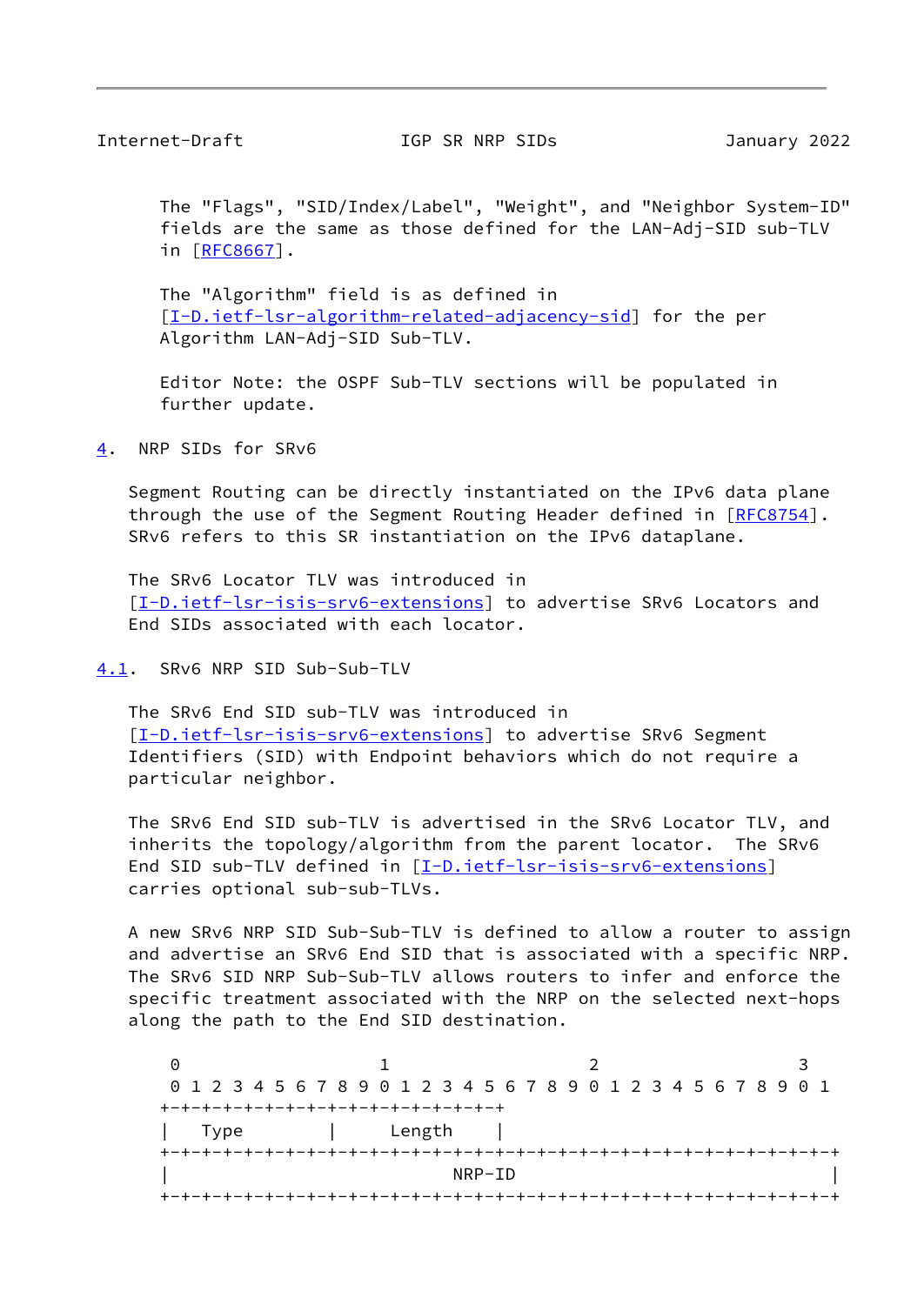Figure 6: SRv6 SID NRP Sub-Sub-TLV format for SRv6.

Saad, et al. **Expires 15 July 2022** [Page 9]

<span id="page-10-1"></span>Internet-Draft IGP SR NRP SIDs January 2022

where:

Type: TBD6

Length: 4 octets.

NRP-ID: Identifies a specific NRP within the IGP domain.

 ISIS SRv6 SID NRP Sub-Sub-TLV MUST NOT appear more than once in its parent Sub-TLV. If it appears more than once in its parent Sub- TLV, the parent Sub-TLV MUST be ignored by the receiver.

The new SRv6 SID NRP Sub-Sub-TLV is an optional Sub-Sub-TLV of:

 SRv6 End SID Sub-TLV (Section 7.2 of [[I-D.ietf-lsr-isis-srv6-extensions\]](#page-13-0))

 SRv6 End.X SID Sub-TLV (Section 8.1 of [[I-D.ietf-lsr-isis-srv6-extensions\]](#page-13-0))

 SRv6 LAN End.X SID Sub-TLV (Section 8.2 of [[I-D.ietf-lsr-isis-srv6-extensions\]](#page-13-0))

<span id="page-10-0"></span>[5](#page-10-0). IANA Considerations

This document requests allocation for the following Sub-TLVs types.

<span id="page-10-2"></span>[5.1](#page-10-2). IS-IS Consideration

 Table 1 summarizes registrations made in the "Sub-TLVs for TLV 135,235,226 and 237 registry".

> +==============+========================+=============+ | Sub-TLV Type | Description | Reference | +==============+========================+=============+ | TBD1 | NRP Prefix-SID Sub-TLV | <u>Section 3.1</u> | +--------------+------------------------+-------------+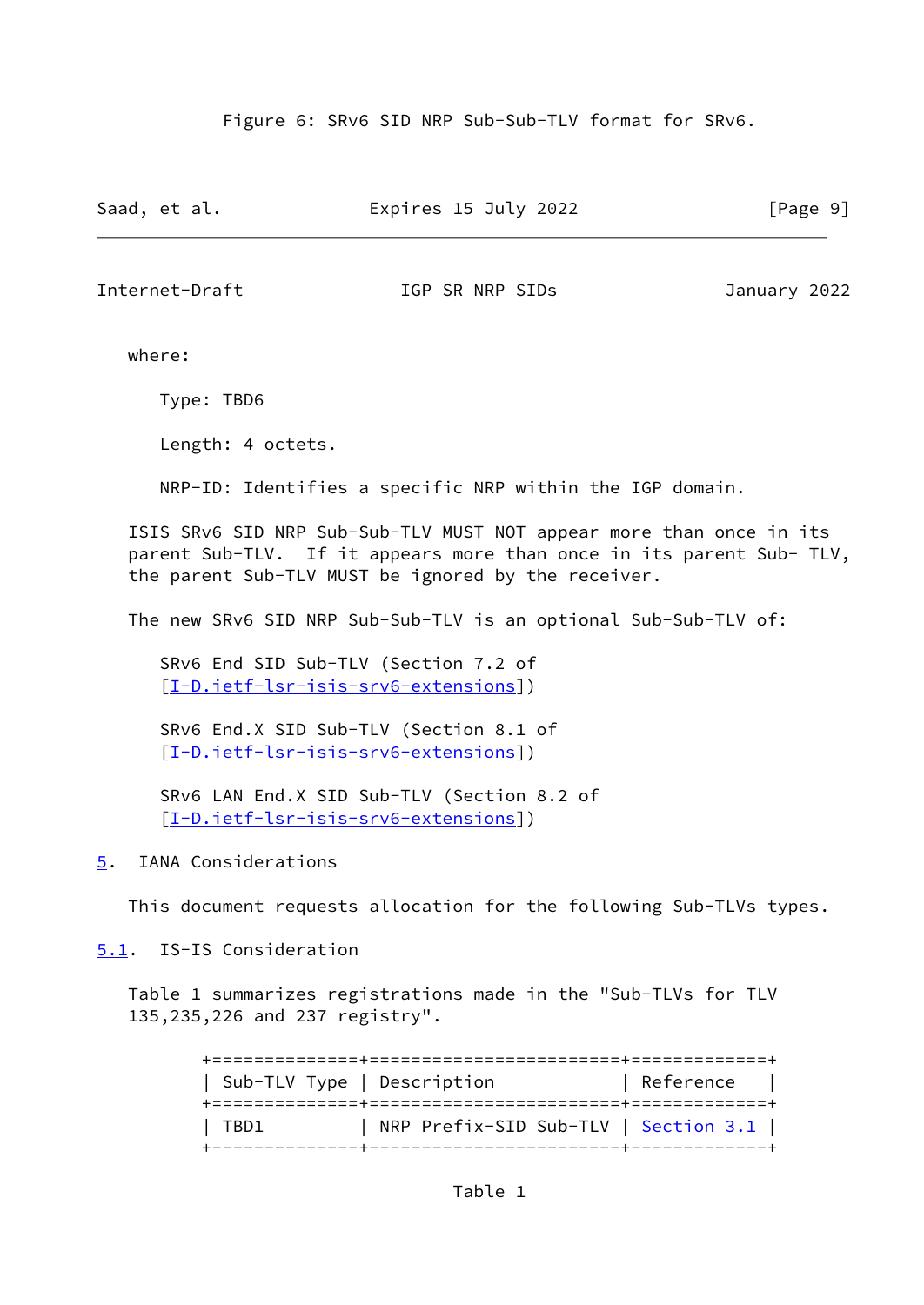Table 1: Summary of Sub-TLV registrations for TLVs 135,235,226 and 237 (to be assigned by IANA).

 Table 2 summarizes registrations made in the "Sub-TLVs for TLV 22, 23, 25, 141, 222, and 223" registry.

Saad, et al. **Expires 15 July 2022** [Page 10]

<span id="page-11-1"></span>Internet-Draft IGP SR NRP SIDs January 2022

| Sub-TLV Type   Description |                                                                                   | Reference                             |
|----------------------------|-----------------------------------------------------------------------------------|---------------------------------------|
| TBD <sub>2</sub>           | NRP Adj-SID Sub-TLV                                                               | Section $3.2$<br>-----+-------------  |
| TBD3                       | NRP LAN-Adj-SID Sub-TLV                                                           | Section $3.4$<br>-----+-------------+ |
| TBD4                       | NRP Per Algo Adj-SID Sub-TLV<br>----------------------+------------               | Section $3.3$                         |
| TBD5                       | NRP Per Algo LAN-Adj-SID Sub-TLV   Section 3.5  <br>-----------------------+----- |                                       |

#### Table 2

 Table 2: Summary of Sub-TLV registrations for TLVs 22, 23, 25, 141, 222, and 223 (to be assigned by IANA).

<span id="page-11-0"></span>[5.2](#page-11-0). SRv6 IS-IS NRP SID Sub-Sub-TLV

 The below is a request to allocate a new sub-sub-TLV type from the "sub-sub-TLVs for SRv6 End SID and SRv6 End.X SID" registry:

Type: TBD5 (to be assigned by IANA). Reference: [Section 4.1](#page-9-2)

<span id="page-11-2"></span>[6](#page-11-2). Security Considerations

TBD.

<span id="page-11-3"></span>[7](#page-11-3). Acknowledgement

 The authors would like to thank Swamy SRK, and Prabhu Raj Villadathu Karunakaran for their review of this document, and for providing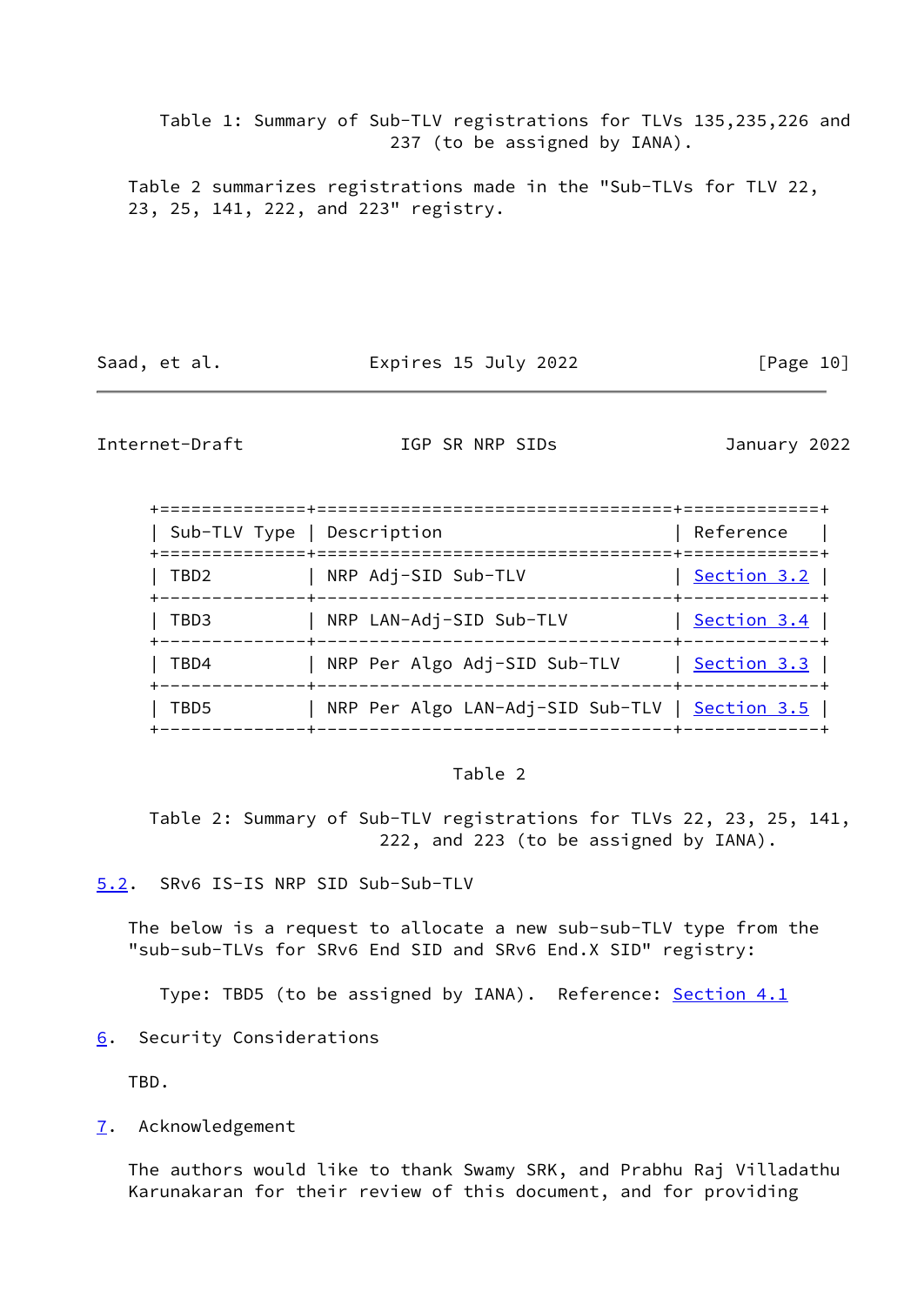valuable feedback on it.

<span id="page-12-0"></span>[8](#page-12-0). Contributors

The following individuals contributed to this document:

Saad, et al. **Expires 15 July 2022** [Page 11]

<span id="page-12-2"></span>Internet-Draft IGP SR NRP SIDs January 2022

 Colby Barth Juniper Networks Email: cbarth@juniper.net

 Srihari R. Sangli Juniper Networks Email: ssangli@juniper.net

 Chandra Ramachandran Juniper Networks Email: csekar@juniper.net

<span id="page-12-1"></span>[9](#page-12-1). References

<span id="page-12-3"></span>[9.1](#page-12-3). Normative References

[I-D.bestbar-spring-scalable-ns]

 Saad, T., Beeram, V. P., Chen, R., Peng, S., Wen, B., and D. Ceccarelli, "Scalable Network Slicing over SR Networks", Work in Progress, Internet-Draft, [draft](https://datatracker.ietf.org/doc/pdf/draft-bestbar-spring-scalable-ns-02) [bestbar-spring-scalable-ns-02,](https://datatracker.ietf.org/doc/pdf/draft-bestbar-spring-scalable-ns-02) 16 September 2021, <[https://www.ietf.org/archive/id/draft-bestbar-spring](https://www.ietf.org/archive/id/draft-bestbar-spring-scalable-ns-02.txt) [scalable-ns-02.txt>](https://www.ietf.org/archive/id/draft-bestbar-spring-scalable-ns-02.txt).

[I-D.bestbar-teas-ns-packet]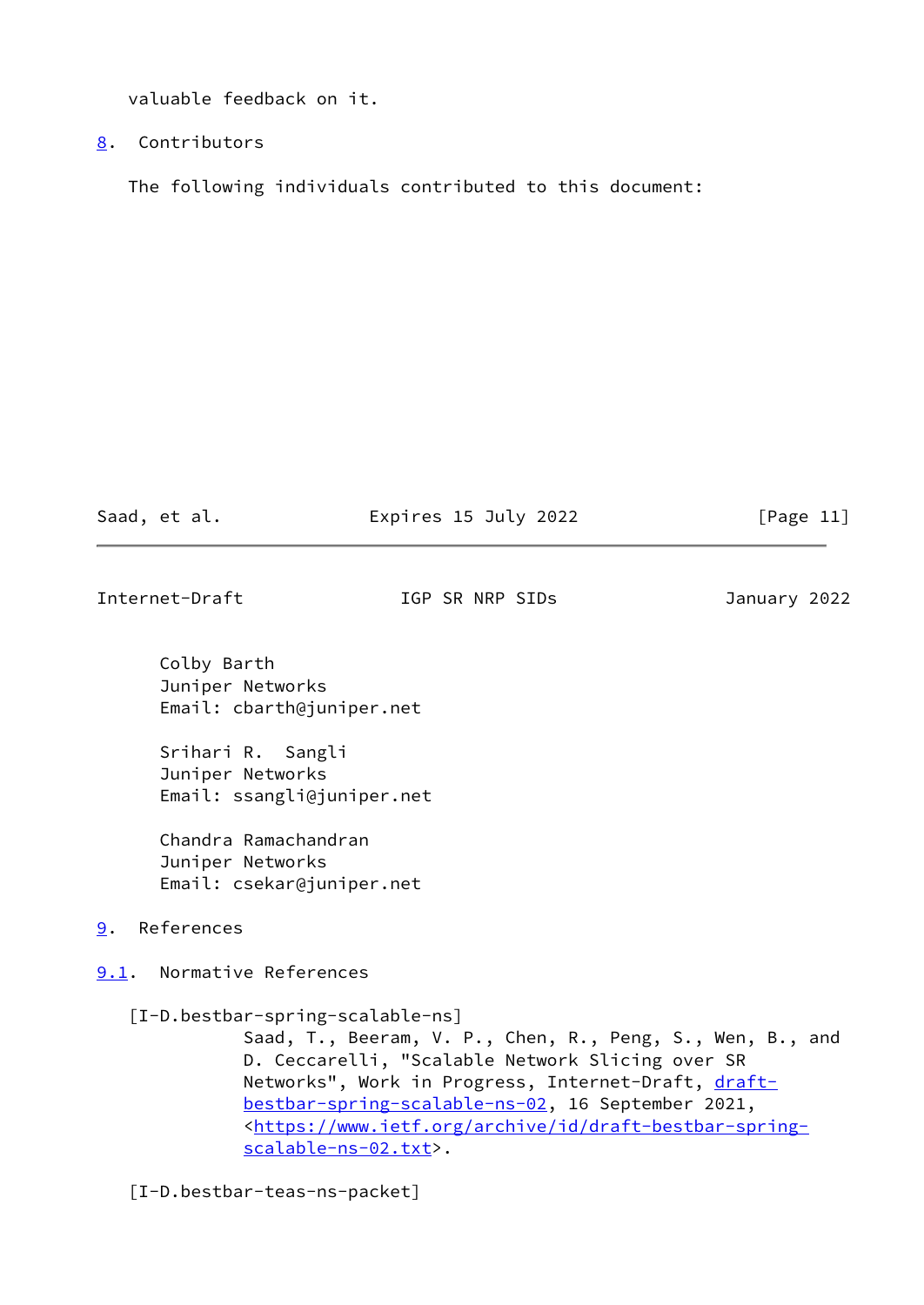Saad, T., Beeram, V. P., Wen, B., Ceccarelli, D., Halpern, J., Peng, S., Chen, R., Liu, X., Contreras, L. M., Rokui, R., and L. Jalil, "Realizing Network Slices in IP/MPLS Networks", Work in Progress, Internet-Draft, [draft](https://datatracker.ietf.org/doc/pdf/draft-bestbar-teas-ns-packet-07) [bestbar-teas-ns-packet-07,](https://datatracker.ietf.org/doc/pdf/draft-bestbar-teas-ns-packet-07) 11 January 2022, <[https://www.ietf.org/archive/id/draft-bestbar-teas-ns](https://www.ietf.org/archive/id/draft-bestbar-teas-ns-packet-07.txt) [packet-07.txt>](https://www.ietf.org/archive/id/draft-bestbar-teas-ns-packet-07.txt).

[I-D.ietf-lsr-algorithm-related-adjacency-sid]

 Peng, S., Chen, R., Talaulikar, K., and P. Psenak, "Algorithm Related IGP-Adjacency SID Advertisement", Work in Progress, Internet-Draft, [draft-ietf-lsr-algorithm](https://datatracker.ietf.org/doc/pdf/draft-ietf-lsr-algorithm-related-adjacency-sid-01) [related-adjacency-sid-01,](https://datatracker.ietf.org/doc/pdf/draft-ietf-lsr-algorithm-related-adjacency-sid-01) 9 October 2021, <[https://www.ietf.org/archive/id/draft-ietf-lsr-algorithm](https://www.ietf.org/archive/id/draft-ietf-lsr-algorithm-related-adjacency-sid-01.txt) [related-adjacency-sid-01.txt>](https://www.ietf.org/archive/id/draft-ietf-lsr-algorithm-related-adjacency-sid-01.txt).

# <span id="page-13-0"></span>[I-D.ietf-lsr-isis-srv6-extensions]

 Psenak, P., Filsfils, C., Bashandy, A., Decraene, B., and Z. Hu, "IS-IS Extensions to Support Segment Routing over IPv6 Dataplane", Work in Progress, Internet-Draft, [draft](https://datatracker.ietf.org/doc/pdf/draft-ietf-lsr-isis-srv6-extensions-18) [ietf-lsr-isis-srv6-extensions-18,](https://datatracker.ietf.org/doc/pdf/draft-ietf-lsr-isis-srv6-extensions-18) 20 October 2021, <[https://www.ietf.org/archive/id/draft-ietf-lsr-isis-srv6](https://www.ietf.org/archive/id/draft-ietf-lsr-isis-srv6-extensions-18.txt) [extensions-18.txt>](https://www.ietf.org/archive/id/draft-ietf-lsr-isis-srv6-extensions-18.txt).

| Saad, et al. | Expires 15 July 2022 | [Page 12] |
|--------------|----------------------|-----------|
|              |                      |           |

Internet-Draft IGP SR NRP SIDs January 2022

- [RFC2119] Bradner, S., "Key words for use in RFCs to Indicate Requirement Levels", [BCP 14](https://datatracker.ietf.org/doc/pdf/bcp14), [RFC 2119](https://datatracker.ietf.org/doc/pdf/rfc2119), DOI 10.17487/RFC2119, March 1997, <[https://www.rfc-editor.org/info/rfc2119>](https://www.rfc-editor.org/info/rfc2119).
- [RFC5120] Przygienda, T., Shen, N., and N. Sheth, "M-ISIS: Multi Topology (MT) Routing in Intermediate System to Intermediate Systems (IS-ISs)", [RFC 5120,](https://datatracker.ietf.org/doc/pdf/rfc5120) DOI 10.17487/RFC5120, February 2008, <[https://www.rfc-editor.org/info/rfc5120>](https://www.rfc-editor.org/info/rfc5120).
- [RFC5305] Li, T. and H. Smit, "IS-IS Extensions for Traffic Engineering", [RFC 5305](https://datatracker.ietf.org/doc/pdf/rfc5305), DOI 10.17487/RFC5305, October 2008, [<https://www.rfc-editor.org/info/rfc5305](https://www.rfc-editor.org/info/rfc5305)>.
- [RFC5308] Hopps, C., "Routing IPv6 with IS-IS", [RFC 5308](https://datatracker.ietf.org/doc/pdf/rfc5308), DOI 10.17487/RFC5308, October 2008, <[https://www.rfc-editor.org/info/rfc5308>](https://www.rfc-editor.org/info/rfc5308).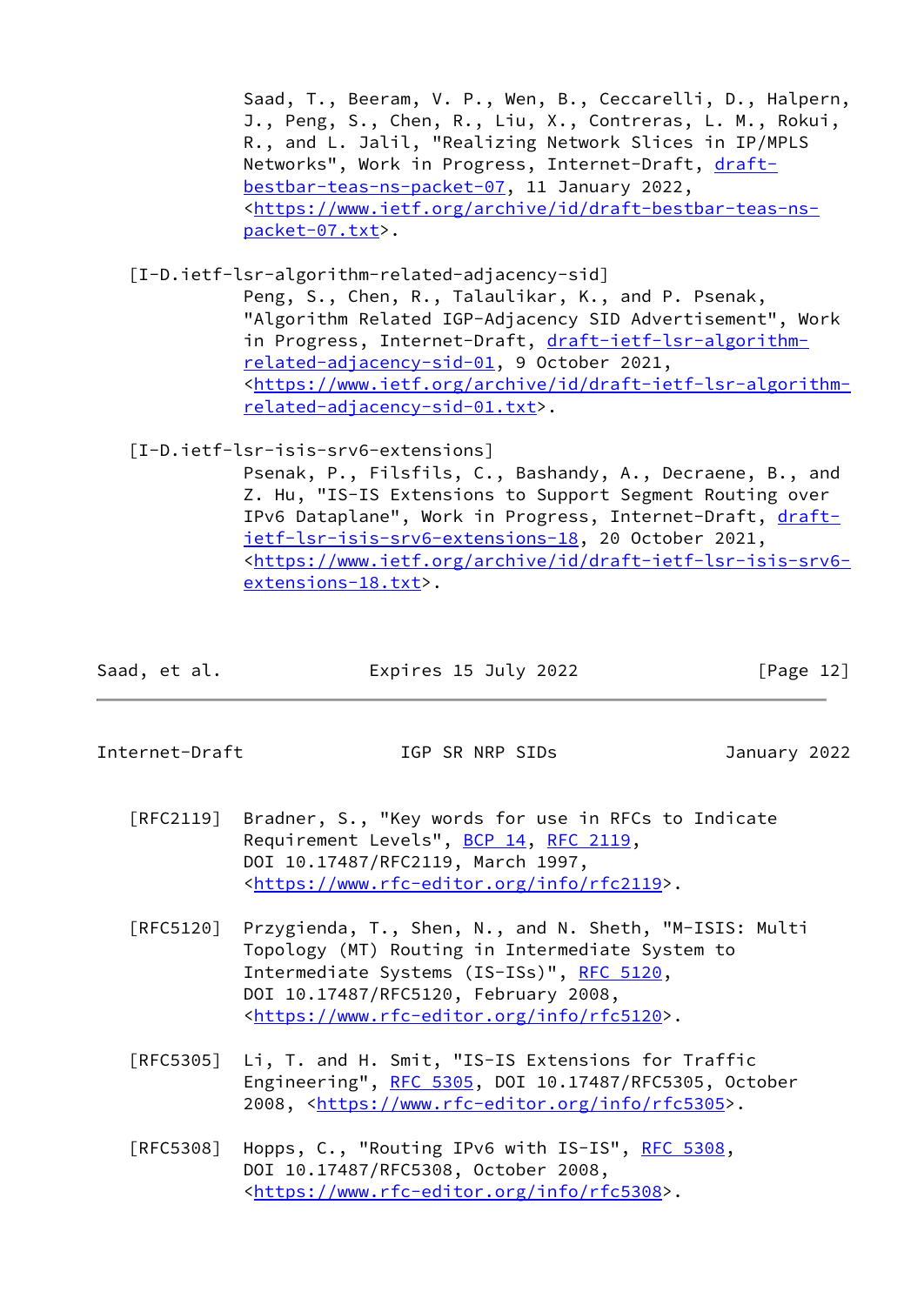- [RFC5311] McPherson, D., Ed., Ginsberg, L., Previdi, S., and M. Shand, "Simplified Extension of Link State PDU (LSP) Space for IS-IS", [RFC 5311,](https://datatracker.ietf.org/doc/pdf/rfc5311) DOI 10.17487/RFC5311, February 2009, <[https://www.rfc-editor.org/info/rfc5311>](https://www.rfc-editor.org/info/rfc5311).
- [RFC5316] Chen, M., Zhang, R., and X. Duan, "ISIS Extensions in Support of Inter-Autonomous System (AS) MPLS and GMPLS Traffic Engineering", [RFC 5316](https://datatracker.ietf.org/doc/pdf/rfc5316), DOI 10.17487/RFC5316, December 2008, <<https://www.rfc-editor.org/info/rfc5316>>.
- [RFC8174] Leiba, B., "Ambiguity of Uppercase vs Lowercase in [RFC](https://datatracker.ietf.org/doc/pdf/rfc2119) [2119](https://datatracker.ietf.org/doc/pdf/rfc2119) Key Words", [BCP 14](https://datatracker.ietf.org/doc/pdf/bcp14), [RFC 8174,](https://datatracker.ietf.org/doc/pdf/rfc8174) DOI 10.17487/RFC8174, May 2017, [<https://www.rfc-editor.org/info/rfc8174](https://www.rfc-editor.org/info/rfc8174)>.
- [RFC8402] Filsfils, C., Ed., Previdi, S., Ed., Ginsberg, L., Decraene, B., Litkowski, S., and R. Shakir, "Segment Routing Architecture", [RFC 8402](https://datatracker.ietf.org/doc/pdf/rfc8402), DOI 10.17487/RFC8402, July 2018, <<https://www.rfc-editor.org/info/rfc8402>>.
- [RFC8667] Previdi, S., Ed., Ginsberg, L., Ed., Filsfils, C., Bashandy, A., Gredler, H., and B. Decraene, "IS-IS Extensions for Segment Routing", [RFC 8667,](https://datatracker.ietf.org/doc/pdf/rfc8667) DOI 10.17487/RFC8667, December 2019, <[https://www.rfc-editor.org/info/rfc8667>](https://www.rfc-editor.org/info/rfc8667).
- [RFC8754] Filsfils, C., Ed., Dukes, D., Ed., Previdi, S., Leddy, J., Matsushima, S., and D. Voyer, "IPv6 Segment Routing Header (SRH)", [RFC 8754,](https://datatracker.ietf.org/doc/pdf/rfc8754) DOI 10.17487/RFC8754, March 2020, <[https://www.rfc-editor.org/info/rfc8754>](https://www.rfc-editor.org/info/rfc8754).

| Saad, et al. | Expires 15 July 2022 | [Page 13] |
|--------------|----------------------|-----------|
|              |                      |           |

<span id="page-14-1"></span>Internet-Draft IGP SR NRP SIDs January 2022

- <span id="page-14-2"></span><span id="page-14-0"></span>[9.2](#page-14-0). Informative References
	- [I-D.ietf-teas-ietf-network-slice-definition]

 Rokui, R., Homma, S., Makhijani, K., Contreras, L. M., and J. Tantsura, "Definition of IETF Network Slices", Work in Progress, Internet-Draft, [draft-ietf-teas-ietf-network](https://datatracker.ietf.org/doc/pdf/draft-ietf-teas-ietf-network-slice-definition-01) [slice-definition-01](https://datatracker.ietf.org/doc/pdf/draft-ietf-teas-ietf-network-slice-definition-01), 22 February 2021, <[https://www.ietf.org/archive/id/draft-ietf-teas-ietf](https://www.ietf.org/archive/id/draft-ietf-teas-ietf-network-slice-definition-01.txt) [network-slice-definition-01.txt](https://www.ietf.org/archive/id/draft-ietf-teas-ietf-network-slice-definition-01.txt)>.

<span id="page-14-3"></span>[I-D.nsdt-teas-ns-framework]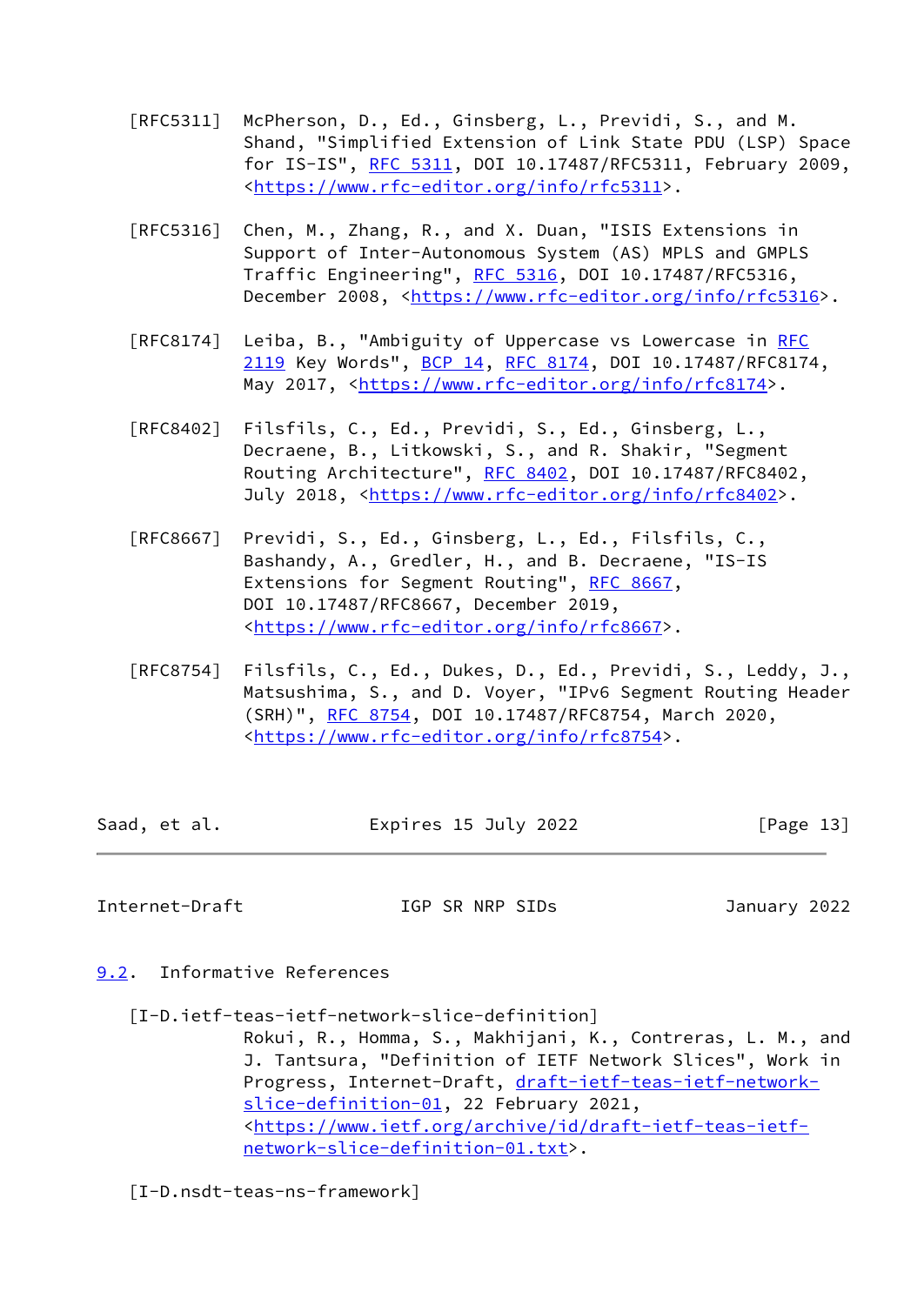Gray, E. and J. Drake, "Framework for IETF Network Slices", Work in Progress, Internet-Draft, [draft-nsdt](https://datatracker.ietf.org/doc/pdf/draft-nsdt-teas-ns-framework-05) [teas-ns-framework-05,](https://datatracker.ietf.org/doc/pdf/draft-nsdt-teas-ns-framework-05) 2 February 2021, <[https://www.ietf.org/archive/id/draft-nsdt-teas-ns](https://www.ietf.org/archive/id/draft-nsdt-teas-ns-framework-05.txt) [framework-05.txt>](https://www.ietf.org/archive/id/draft-nsdt-teas-ns-framework-05.txt).

Authors' Addresses

 Tarek Saad Juniper Networks

Email: tsaad@juniper.net

 Vishnu Pavan Beeram Juniper Networks

Email: vbeeram@juniper.net

 Ran Chen ZTE Corporation

Email: chen.ran@zte.com.cn

 Shaofu Peng ZTE Corporation

Email: peng.shaofu@zte.com.cn

 Bin Wen Comcast

Email: Bin\_Wen@cable.comcast.com

| Saad, et al. | Expires 15 July 2022 | [Page 14] |
|--------------|----------------------|-----------|
|              |                      |           |

Internet-Draft IGP SR NRP SIDs January 2022

 Daniele Ceccarelli Ericsson

Email: daniele.ceccarelli@ericsson.com